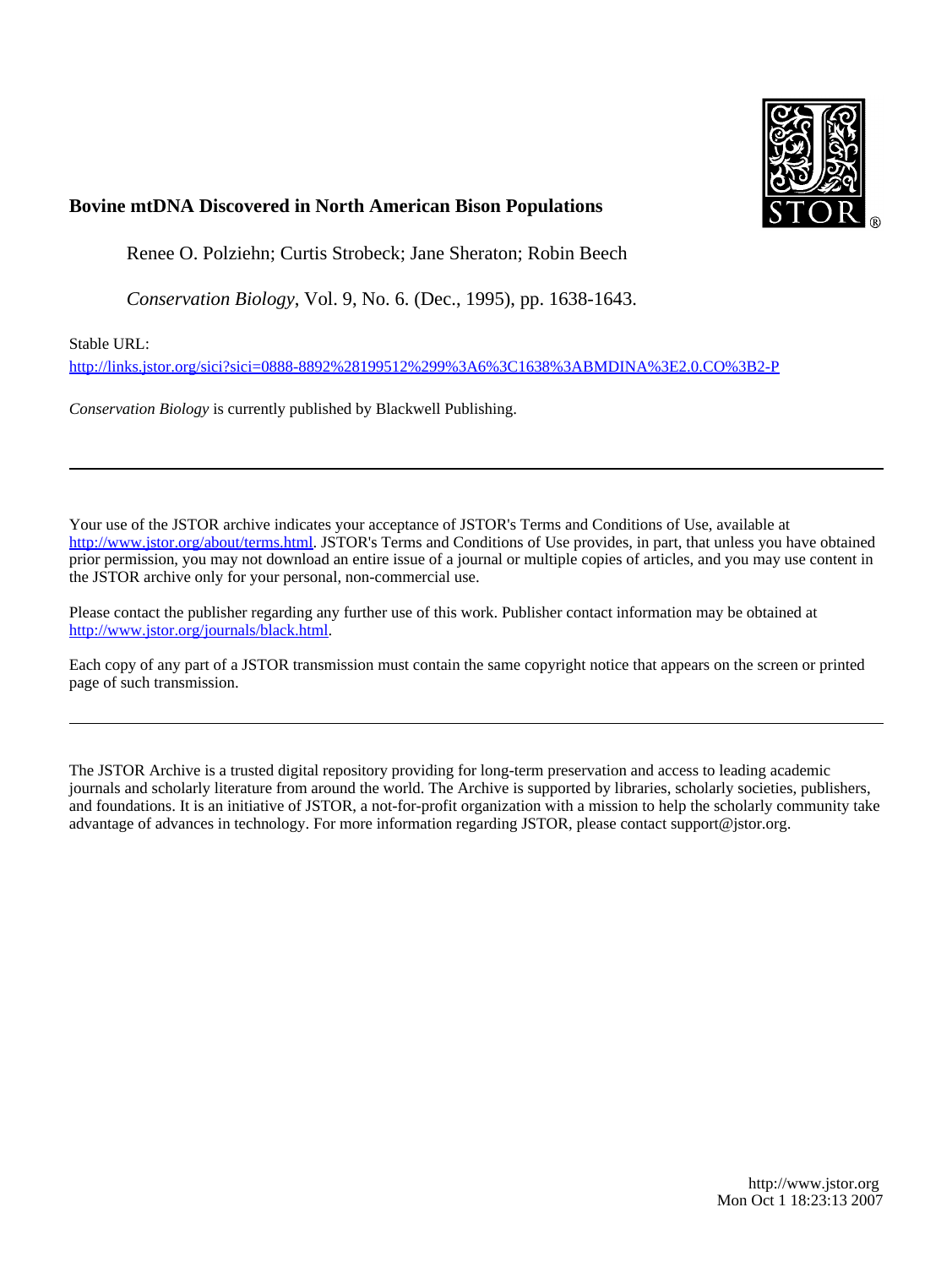# **Bovine mtDNA Discovered in North American Bison Populations**

RENEE 0.POLZIEHN,\* CURTIS STROBECK,\* JANE SHERATON,P AND ROBIN BEECH<sup>+</sup>

\*Department of Biological Sciences, BioSciences Building, University of Alberta, Edmonton, Alberta T6G 2E9, Canada

tDepartment of Biology, McGill University, 1205 Dr. Penfield Avenue, Montreal, Quebec H3A 1B1, Canada \*Macdonald Campus, McGill University, Ste. Anne de Bellewe 21, 11 1 Lakeshore Road, Montreal, Quebec H9X 1C0, Canada

North American bison (Bison bison), which once numbered in the millions, were nearly extirpated by the late 1800s. The present recovery of the bison is owed to ranchers who collected bison scattered across the prairies for the purpose of establishing founding stocks (Allen 1877; Garretson 1934; Rorabacher 1970; Dary 1974; Ogilvie 1979). By 1889 there were an estimated 200 bison in Yellowstone National Park, Wyoming, 550 bison in Wood Buffalo National Park (Alberta and Northwest Territories; WBNP), and only 340 bison held on private ranches and wild herds (Jenning & Hebbing 1983). By the 1900s the bison population in Yellowstone and WBNP had dropped to 22 and 250 animals, respectively, because of poaching. Bison used to restock parks in both the United States and Canada were selected from the small surviving nucleus of animals.

Today bison populations are flourishing, and more than 18,696 bison can be found in the North American parks alone (Walker 1993). Consequently, conservation efforts have moved from increasing bison numbers to accumulating information on the genetic diversity and relatedness of populations. In the process of constructing a phylogeny for North American bison from mitochondrial DNA (mtDNA), we discovered a bovine (Bos tau $rus$ ) haplotype (mitochondrial genotype) in the Custer State Park (CSP) herd of South Dakota. The discovery of the bovine haplotype prompted a survey for bovine haplotypes among eight other park populations of bison. Because bison were exchanged between several established park populations, the possibility exists that bovine genes have spread throughout North American bison populations. Park populations that did not exchange animals might also contain bovine genes, because most founding populations began on ranches that also crossed bison with cattle (Garretson 1934; Rorabacher 1970; Dary 1974).

In addition to surveying populations for bovine haplotypes, we used recorded observations of cross-breeding between bison and cattle, the history of CSP, the maternal expression of mtDNA, and a model of chromosomal inheritance to explain the presence and probability of bovine DNA in CSP.

### **Materials and Methods**

#### **Sampling and DNA Purification**

Whole blood was collected in 10 ml EDTA or heparinized Vacutainers<sup>TM</sup> from 269 bison by Parks Canada and the United States Fish and Wildlife Services. The number of bison sampled in each park included 12 bison from Yellowstone; 22 from the National Bison Range, Montana; 20 from the Fort Niobrara Wildlife Refuge, Nebraska; 22 from the Mackenzie Bison Sanctuary, Northwest Territories; 20 from the Wichita Mountains Wildlife Reserve, Oklahoma; 30 from CSP; 45 from Elk Island National Park (wood bison), Alberta; 40 from Elk Island National Park (plains bison), Alberta; and 58 bison at WBNP. The blood samples were shipped on ice and stored at  $4^{\circ}$ C or  $-20^{\circ}$ C until processed.

DNA was isolated from whole blood by isolating and then lysing the white blood cells. First, blood was transferred to a 30-ml Corex tube and combined with an equal volume of ACK (0.15 M ammonium chloride, 0.01 M potassium bicarbonate, 0.1 mM disodium EDTA) at 0°C. The sample was gently shaken for 2 minutes and centrifuged at 400 G for 5 minutes. The supernatant was

1638

Paper submitted August 26, 1994; revised manuscript accepted *March* 9,*1995.*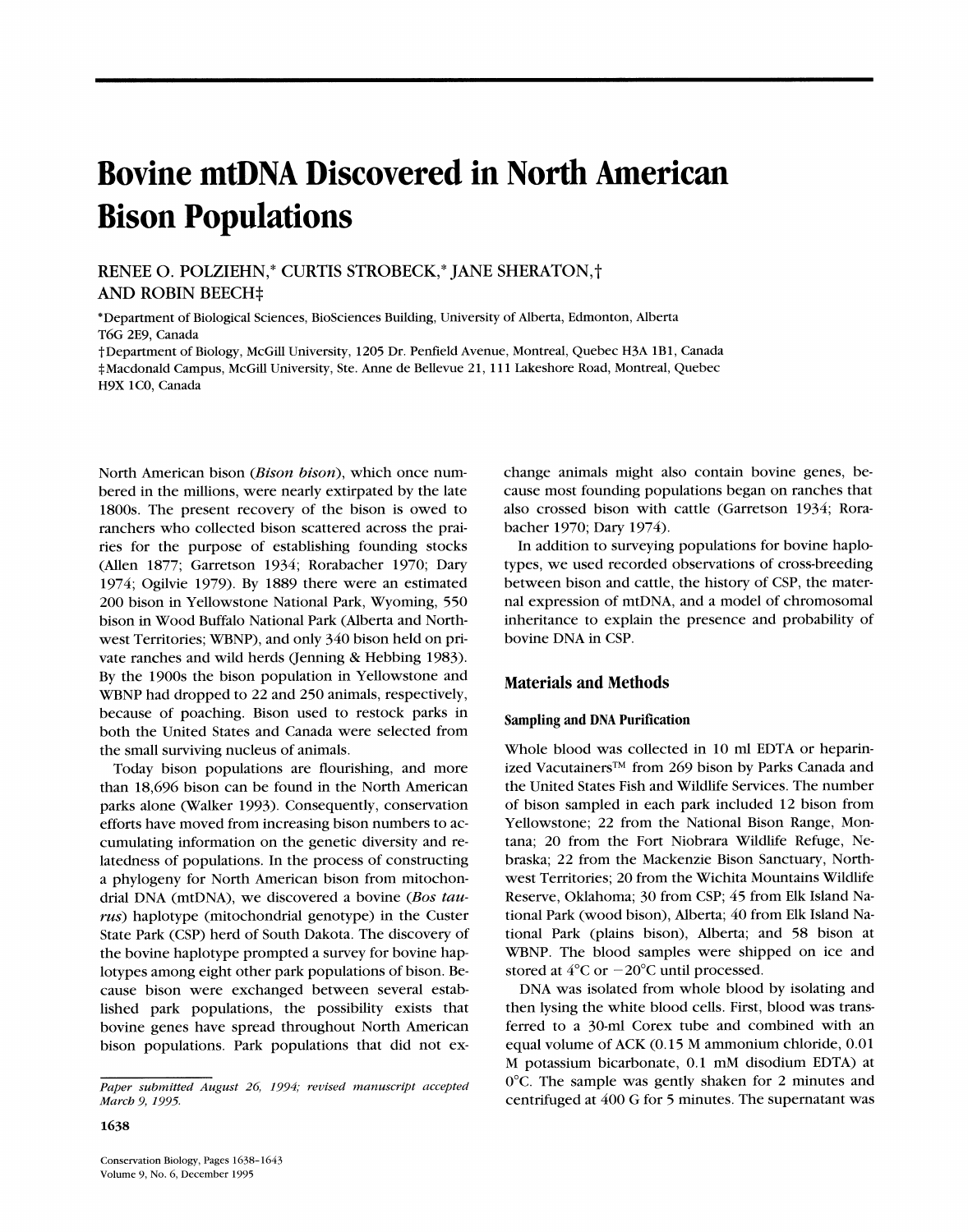removed by aspiration, and the shaking and centrifugation was repeated. The pellet was washed in 15 ml of PBS (Sambrook et al. 1989; Bork et al. 1991) and centrifuged at 400 G for 5 minutes. Again the supernatant was removed by aspiration, and the pellet was resuspended in 5 ml of PBS. Cells were lysed as described by Bork et al. (1991). DNA was purified by organic extraction and precipitated as described by Sambrook et al. (1989).

#### Isolation of Control Region

The control region of mtDNA was enzymatically amplified in 100  $\mu$ I volume containing 0.2 mM each of dATP, dTTP, dCTP, and dGTP,  $1 \times$  *Thermus aquaticus (Taq)* magnesium-free polymerase buffer (Promega, Madison, WI),  $2.0 \mu M$  magnesium chloride,  $20 \mu M$  of the primers CST 1 or 39 and CST 2, genomic DNA (10-1000 ng), and 1 unit of *Taq* polymerase. About 50 p.1 of mineral oil was added to each sample prior to amplification. With a Perkin-Elmer Cetus 480 Thermocycler, amplification cycles included denaturation at 94°C for 5 minutes, annealing at 54°C for 30 seconds, synthesis at 72°C for 2 minutes, followed by 30 cycles of  $94^{\circ}$ C for 15 seconds, 54 $^{\circ}$ C for 30 seconds, 72°C for 2 minutes, ending with 94°C for 15 seconds, 54°C for 30 seconds, and 72°C for 10 minutes. Primer sequences CST 1 (5'GGAAGGCTGGGACCAAA-CCT 3') and CST 2 (5' TAATATACTGGTCTTGTAAACC 3') selected for amplification were based on a published control consensus sequence (Kocher et al. 1989); later, CST 39 (5' GGGTCGGAAGGCTGGGACCAAACC 3') replaced CST 1.

#### Sequencing

Bison control-region sequences were aligned to the bovine control sequence provided by Anderson et al. (1981). Because of expense and time constraints, sequence analysis was restricted to 32 individuals representing bison from Elk Island Wood bison (6), Elk Island plains bison (6), Mackenzie bison (4), CSP bison (6), Wichita Mountains bison (2), and WBNP (8). DNA was amplified for  $40$  cycles, from which  $30 \mu$ l was electrophoresed on a 1% LMP gel and the PCR product excised. The slice was heated to 65°C and diluted with water to 1/50. This dilution of DNA served as the template for an asymmetric PCR, whereby the concentration of one primer was 2  $\mu$ M and the other 20  $\mu$ M. The PCR products were pooled from two reactions, extracted with 100  $\mu$ l of chloroform, precipitated with 500  $\mu$ 1 of ethanol: ammonium acetate  $(4:1)$ , and centifuged for 30 minutes. All traces of the ethanol were removed, and the pellet was resuspended in 10 µl water. Sequencing reactions were performed as described in the T7 Sequencing  $Kit^{TM}$ (Pharmacia), and  $5 \mu$  of each reaction was loaded on an 8% polyacrylamide gel. The gels were quenched in 5% acetic acid and 5% methanol, transferred to Whatman

paper, and autoradiographed overnight at ambient temperature on Kodak GBX-2 film.

#### Restriction Analysis

To increase the number of animals surveyed for the bovine haplotypes, nine restriction enzymes were employed *(Alu I, Cfo I, Dde I, Hue 111, Hinf I, Sau 3A, Taq I, Hpa II,* and *Sty I.).* Only *Hinf I* and *Sty I* detected polymorphisms of restriction-fragment length. Approximately 100-200 ng amplified DNA was digested with 2 units *Hinf I* or *Sty I* during incubation at 37°C overnight in a 1/10 dilution of buffer. The salt concentrations of the buffer were reduced to compensate for salt residues already present in the amplified products. The digested DNA was separated using a BioRad vertical gel apparatus on a 4 or 6% acrylamide TBE (0.090 M Tris-borate/0.002 M EDTA) gel buffered for 2-2.5 hours in  $0.5 \times$  TBE at 25 mA per gel to a maximum of 300 volts. The gels were stained with ethidium bromide, and the DNA fragment lengths were estimated by including a 123 base-pair ladder (BRL) in each gel.

## **Results and Discussion**

As part of a phylogenetic study to determine the relationship of North American bison, the control region of mtDNA was initially sequenced from six wood and six plains bison from Elk Island National Park and was later expanded to include bison from CSP, Wichita Mountains Wildlife Refuge, WBNP, and the Mackenzie Bison Sanctuary. The sequence information revealed site 429 as a *Sty I* restriction site and confirmed site 607 as a variable *Hinf I* site. With reference to these sites only two genotypes were found in the Elk Island populations (Table I). They are described as the variants with a cytosine at site 429 and adenine at site 607 ( $C_{429}A_{607}$ ) or a cytosine at site 429 and a guanine at site 607 ( $C_{429}G_{607}$ ) (Fig. 1).

When bison at CSP were surveyed for these variants using the restriction enzymes *Sty I* and *Hinf I,* two additional gentoypes were identified. To correctly identify the variation at these sites, the control regions of six CSP bison, representing all four genotypes, were sequenced (Fig. I). Two bison were homologous to the genotypes at Elk Island, three had a thymine at site 429 and a guanine at site 607 ( $T_{429}G_{607}$ ), and one had a thymine at site 429 and an adenine at site 607 ( $T_{429}A_{607}$ ).

The sequences from the CSP bison were compared to both bison and bovine consensus sequences. The three bison with gentoype  $T_{429}G_{607}$  were specific to CSP and did not appear in any of the remaining parks. The unique CSP genotype ( $T_{429}A_{607}$ ) was homologous to the bovine genotype. The  $T_{429}A_{607}$  genotype differed by 80 nucleotides from the bison genotypes and by only one from the bovine genotype. Excluding the  $T_{429}A_{607}$  geno-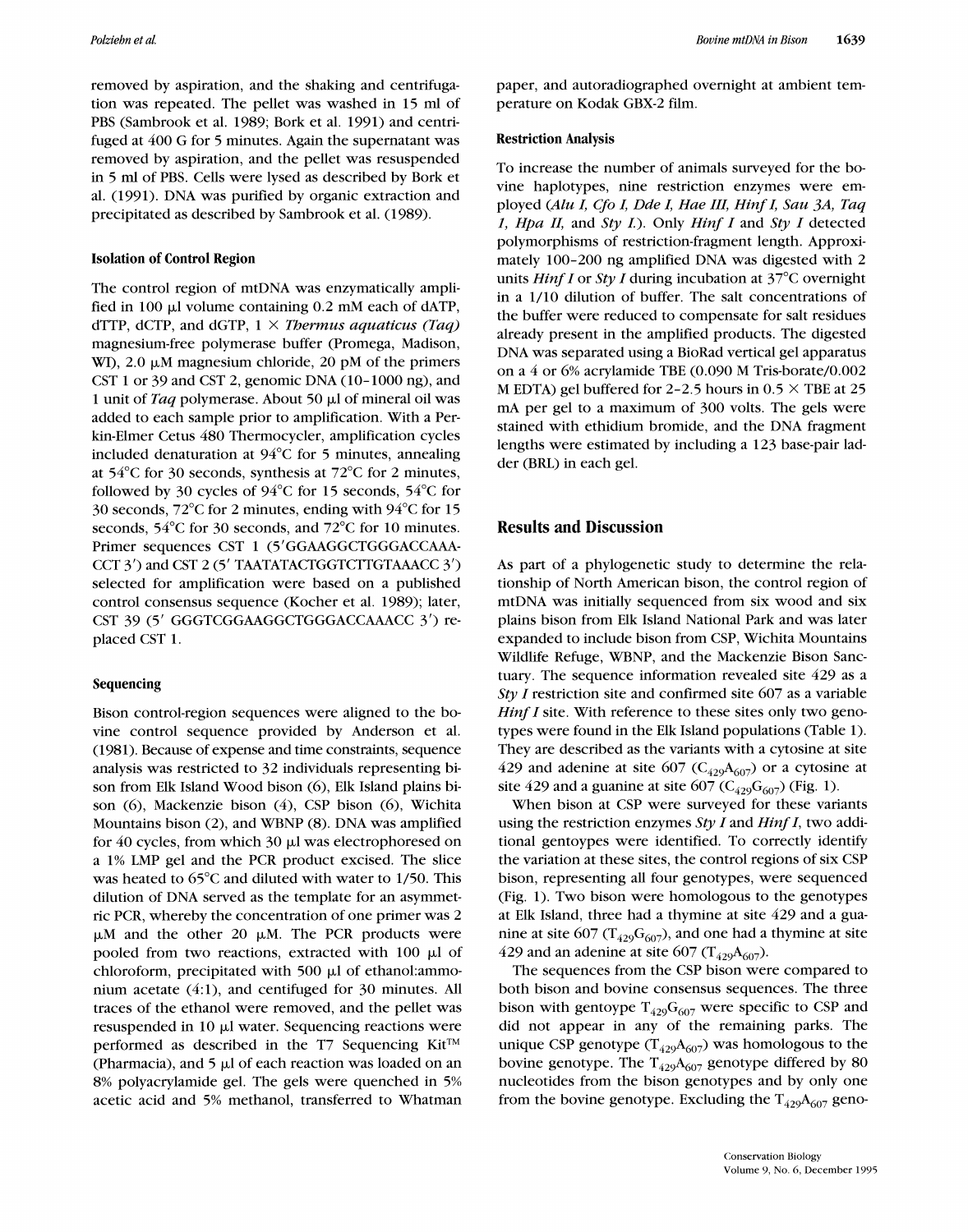|                        |                                     |                            |                                    |                 |                                                    | 295                                                                                                                                                                                                   |
|------------------------|-------------------------------------|----------------------------|------------------------------------|-----------------|----------------------------------------------------|-------------------------------------------------------------------------------------------------------------------------------------------------------------------------------------------------------|
| BISON(CG)              | $CC$ -------                        | $-{\tt CCAAA}-{\tt AT}$    | GCATTACC--                         | CAAAC-GGGG      | GA-ATATACA                                         | TAACATTAAT                                                                                                                                                                                            |
| BISON(CA)              | . .G.                               | .                          | .                                  | . <b>A</b> . .  | $\ldots$ $\mathbf{T}, \ldots, \ldots$ .            | . <b>T</b> .                                                                                                                                                                                          |
| CSP (TG)               | .                                   | .                          | .                                  | .               | .                                                  | .                                                                                                                                                                                                     |
| CSP (TA)               | . . ATACACAG                        | A. C . GA                  | $A \ldots$ . TA                    | .C.C.A.         | T.                                                 | .                                                                                                                                                                                                     |
| BOVINE                 | . . ATACACAG                        | $A \ldots C$ . $GA \ldots$ | .A. TA                             | $.CCA.$         | T.                                                 | .                                                                                                                                                                                                     |
|                        |                                     |                            |                                    |                 |                                                    |                                                                                                                                                                                                       |
|                        |                                     |                            |                                    |                 |                                                    | 355                                                                                                                                                                                                   |
| BISON(CG)<br>BISON(CA) | GTAATAAAAA                          | CATATTATGT                 | ATATAGTACA                         | TTAAATTATA      | TGCCCCATGC                                         | ATATAAGCAA                                                                                                                                                                                            |
|                        | .                                   | .                          | .                                  | .               | .                                                  | $\label{eq:reduced} \begin{split} \mathcal{L}^{\mathcal{A}}(x) & = \mathcal{L}^{\mathcal{A}}(x) \mathcal{L}^{\mathcal{A}}(x) + \mathcal{L}^{\mathcal{A}}(x) \mathcal{L}^{\mathcal{A}}(x) \end{split}$ |
| CSP (TG)               | .                                   | .                          | .                                  | .               | .                                                  | .                                                                                                                                                                                                     |
| CSP (TA)               | .G.                                 | .A.                        | .                                  | .               | .                                                  | والمتمام والمتمام والمناقب                                                                                                                                                                            |
| <b>BOVINE</b>          | .G.                                 | .A.                        | .                                  | .               | .                                                  | .                                                                                                                                                                                                     |
|                        |                                     |                            |                                    |                 |                                                    | 415                                                                                                                                                                                                   |
| BISON(CG)              | GTACTTATCC                          | TCTATTGACAG                | TACATAGTA                          | CATAAAGTTA      | TTAATTGTAC                                         | ATAGCACATT                                                                                                                                                                                            |
| BISON(CA)              | . T                                 | .                          | .                                  | .               | .                                                  | .                                                                                                                                                                                                     |
| CSP (TG)               | .                                   | . A.                       | .                                  | .               | .                                                  | .                                                                                                                                                                                                     |
| CSP (TA)               | $\ldots$ $A$ $\ldots$ $GA$ $\ldots$ | $\ldots \ldots -AG \ldots$ | . <b>A</b> . .                     | . T . A         | $\ldots$ G.C                                       | . <b>T</b> .                                                                                                                                                                                          |
| BOVINE                 | $\ldots$ $A$ . GA $\ldots$          | $\ldots$ - $AG$            | . <b>A</b> . .                     | . T.A.          | $\ldots$ G . C $\ldots$ . $\ldots$                 | . <b>T.</b>                                                                                                                                                                                           |
|                        |                                     |                            |                                    |                 |                                                    |                                                                                                                                                                                                       |
|                        |                                     | 429 Sty I site             |                                    |                 |                                                    | 467                                                                                                                                                                                                   |
| BISON(CG)              | ATGTCAAATC                          | TACCCTTGGC                 | AACATGCATA                         | $------TCC$     | CT-TCCATTA                                         | GATCACGAGC                                                                                                                                                                                            |
| BISON(CA)              | .                                   | .                          | .                                  | .C. .           | .                                                  | .                                                                                                                                                                                                     |
| $CSP$ $(TG)$           | .                                   | . T.                       | .                                  | -------         | .                                                  | والمتحدث والمتحدث                                                                                                                                                                                     |
| CSP (TA)               | . T                                 | $C.TT. \ldots AT$          | $GT$ . ATC                         | TTATATA.T.      | $\ldots$ TA $\ldots$                               | .                                                                                                                                                                                                     |
| <b>BOVINE</b>          | . T                                 | $C.TT. \ldots AT$          | .GT. .ATC. .                       | TTATATA . T .   | $\ldots$ TA $\ldots$ $\ldots$ .                    | .                                                                                                                                                                                                     |
|                        |                                     |                            |                                    |                 |                                                    |                                                                                                                                                                                                       |
|                        |                                     |                            |                                    |                 |                                                    | 527                                                                                                                                                                                                   |
| BISON(CG)              | TTAATTACCA                          | TGCCGCGTGA                 | AACCAGCAAC                         | CCGCTAGGCA      | GAGGATCCCT                                         | CTTCTCGCTC                                                                                                                                                                                            |
| BISON(CA)              | . C                                 | .                          | .                                  | .               | .                                                  | .                                                                                                                                                                                                     |
| CSP (TG)               | .                                   | .                          | .                                  | .               | .                                                  | .                                                                                                                                                                                                     |
| CSP (TA)               | .                                   | .                          | .                                  | .               | . –                                                | والمتحدث والمتواطئ                                                                                                                                                                                    |
| BOVINE                 | .                                   | .                          | .                                  | .               | . –                                                | .                                                                                                                                                                                                     |
|                        |                                     |                            |                                    |                 |                                                    |                                                                                                                                                                                                       |
|                        |                                     |                            |                                    |                 |                                                    | 587                                                                                                                                                                                                   |
| BISON(CG)              | CGGGCCCATG                          | AACCGTGGGG                 | GTCGCTATTT                         | AATGAACTTT      | ATCAGACATC                                         | TGGTTCTTTC                                                                                                                                                                                            |
| BISON(CA)              | .                                   | .                          | .                                  | .               | .                                                  | .                                                                                                                                                                                                     |
| CSP (TG)               | .                                   | .                          | .                                  | . T.            | .                                                  | .                                                                                                                                                                                                     |
| CSP (TA)               | . A                                 | .                          | . 00                               | . T.            | .C. G.                                             | .                                                                                                                                                                                                     |
| BOVINE                 | . A                                 | .                          | . CC                               | .T.             | .C. G.                                             | .                                                                                                                                                                                                     |
|                        |                                     |                            |                                    |                 |                                                    |                                                                                                                                                                                                       |
|                        |                                     |                            |                                    |                 |                                                    |                                                                                                                                                                                                       |
|                        |                                     | <i>607 Hinf I site</i>     |                                    |                 |                                                    | 647                                                                                                                                                                                                   |
| BISON(CG)              | TTCAGGGCCA                          | TCTCAC <u>CTAC</u>         | AATCGCCCAT                         | ТСТТТССТСТ      | TAAATAAGAC                                         | ATCTCGATGG                                                                                                                                                                                            |
| BISON(CA)              | .                                   | . A                        | .                                  | .               | .                                                  | .                                                                                                                                                                                                     |
| CSP (TG)               | .                                   | .                          | والمتحدث والمتواطئ                 | .               | .                                                  | .                                                                                                                                                                                                     |
| CSP (TA)               | .                                   | . T. A                     | $\ldots$ CG $\ldots$ T. $\ldots$ . | .               | .                                                  | والمتحدث والمتماري                                                                                                                                                                                    |
| <b>BOVINE</b>          | .                                   | . <b>T. A</b>              | $\ldots$ CG . T $\ldots$ .         | .               | .                                                  | .                                                                                                                                                                                                     |
|                        |                                     |                            |                                    |                 |                                                    |                                                                                                                                                                                                       |
|                        |                                     |                            |                                    |                 |                                                    | 807                                                                                                                                                                                                   |
| BISON(CG)              | ACTAATGGCT                          | AATCAGCCCA                 | TGCTCACACA                         | TAACTGTGCT      | GTCATACATT                                         | TGGTATITITI                                                                                                                                                                                           |
| BISON(CA)              | .                                   | .                          | .                                  | .               | .                                                  | $\alpha$ is a second contract of $\alpha$                                                                                                                                                             |
| CSP (TG)               | .                                   | .                          | .                                  | .               | .                                                  | والمتحدث والمتحدث                                                                                                                                                                                     |
| CSP (TA)               | .                                   | .                          | .                                  | .               | .                                                  | .                                                                                                                                                                                                     |
| <b>BOVINE</b>          | .                                   | .                          | .                                  | .               | .                                                  | والمتمام والمتماري                                                                                                                                                                                    |
|                        |                                     |                            |                                    |                 |                                                    |                                                                                                                                                                                                       |
| BISON(CG)              | TTATTTTGGG                          | <b>GGATGCTTGG</b>          | ACTCAGCTAT                         |                 |                                                    | 767                                                                                                                                                                                                   |
| BISON(CA)              | .                                   | .                          | .                                  | GGCCGTCAAA<br>. | GGCCCTGACC<br>.                                    | CGGAGCATCT<br>.                                                                                                                                                                                       |
| CSP (TG)               |                                     |                            |                                    | .               |                                                    |                                                                                                                                                                                                       |
| CSP (TA)               | .<br>.                              | .<br>.                     | .<br>.                             |                 | .<br>.                                             | والمتحدث والمتواطئ<br>.                                                                                                                                                                               |
| BOVINE                 | .                                   | .                          | والمتحدث والمتماري                 | .<br>.          | .                                                  | .                                                                                                                                                                                                     |
|                        |                                     |                            |                                    |                 |                                                    |                                                                                                                                                                                                       |
|                        |                                     |                            |                                    |                 |                                                    | 826                                                                                                                                                                                                   |
| BISON(CG)              | ATTGTAGCTG                          | GACTTAACTG                 | CACCTTGAGC                         | ACCAGCATAA      | TGGTAAGCAT                                         | GGACA-TATA                                                                                                                                                                                            |
| BISON(CA)              | .                                   | .                          | .                                  | .               | .G.                                                | .                                                                                                                                                                                                     |
| $CSP$ $(TG)$           | .                                   | .                          | .                                  | .               | .G.                                                | .                                                                                                                                                                                                     |
| $CSP$ $(TA)$           | .                                   | .                          | . . <b>T</b> .                     | .               | . . <b>A</b>                                       | $\ldots$ . T. .C.                                                                                                                                                                                     |
| BOVINE                 | .                                   | .                          | . . T.                             | .               | . . A                                              | . T. .C.                                                                                                                                                                                              |
|                        |                                     |                            |                                    |                 |                                                    | 885                                                                                                                                                                                                   |
|                        |                                     |                            |                                    |                 | CCCTCCATAA                                         |                                                                                                                                                                                                       |
| BISON(CG)              | GTCAATGGTT                          | ACAGGACATA                 | AACTGTATTA                         | TATAT-CCCC      |                                                    | AAATTCCCCC<br>.                                                                                                                                                                                       |
| BISON(CA)              | .                                   | .                          | .                                  | . C.            | .<br>.                                             | .                                                                                                                                                                                                     |
| $CSP$ $(TG)$           | .                                   | .                          | . . T.                             | .               | $\ldots$ $\mathrm{T} \ldots$ $\mathrm{ATA} \ldots$ | . . T.                                                                                                                                                                                                |
| CSP (TA)               | . C                                 | .                          | . . T.A.<br>. . T.A.               | .C.<br>.        | $\ldots$ $\rm{T}$ $\ldots$ $\rm{ATA}$ $\ldots$     | . .T.                                                                                                                                                                                                 |
| <b>BOVINE</b>          | . C                                 | .                          |                                    |                 |                                                    |                                                                                                                                                                                                       |
|                        |                                     |                            |                                    |                 | 930                                                |                                                                                                                                                                                                       |
| BISON(CG)              | -TTAAATATT                          | TACCACTGCT                 | TTTAACAGAT                         | TTTTCCCTAG      | TTACCT                                             |                                                                                                                                                                                                       |
| BISON(CA)              | .                                   | .                          | .                                  | .               | .                                                  |                                                                                                                                                                                                       |
| $CSP$ $(TG)$           | .                                   | .                          | .                                  | .               | .                                                  |                                                                                                                                                                                                       |
| $CSP$ $(TA)$           | C. C                                | . CA                       | . 0<br>. C                         | .               | A. T.<br>A. T.                                     |                                                                                                                                                                                                       |

*Figure I. Bison control sequence. Base substitutions for the bovine sequence and the two additional unique Custer State Park bison are shown below the bison sequences*  $(C_{429}G_{607})$  and  $C_{429}A_{607}$ ). Deletions are indicated with *a*( $-$ ).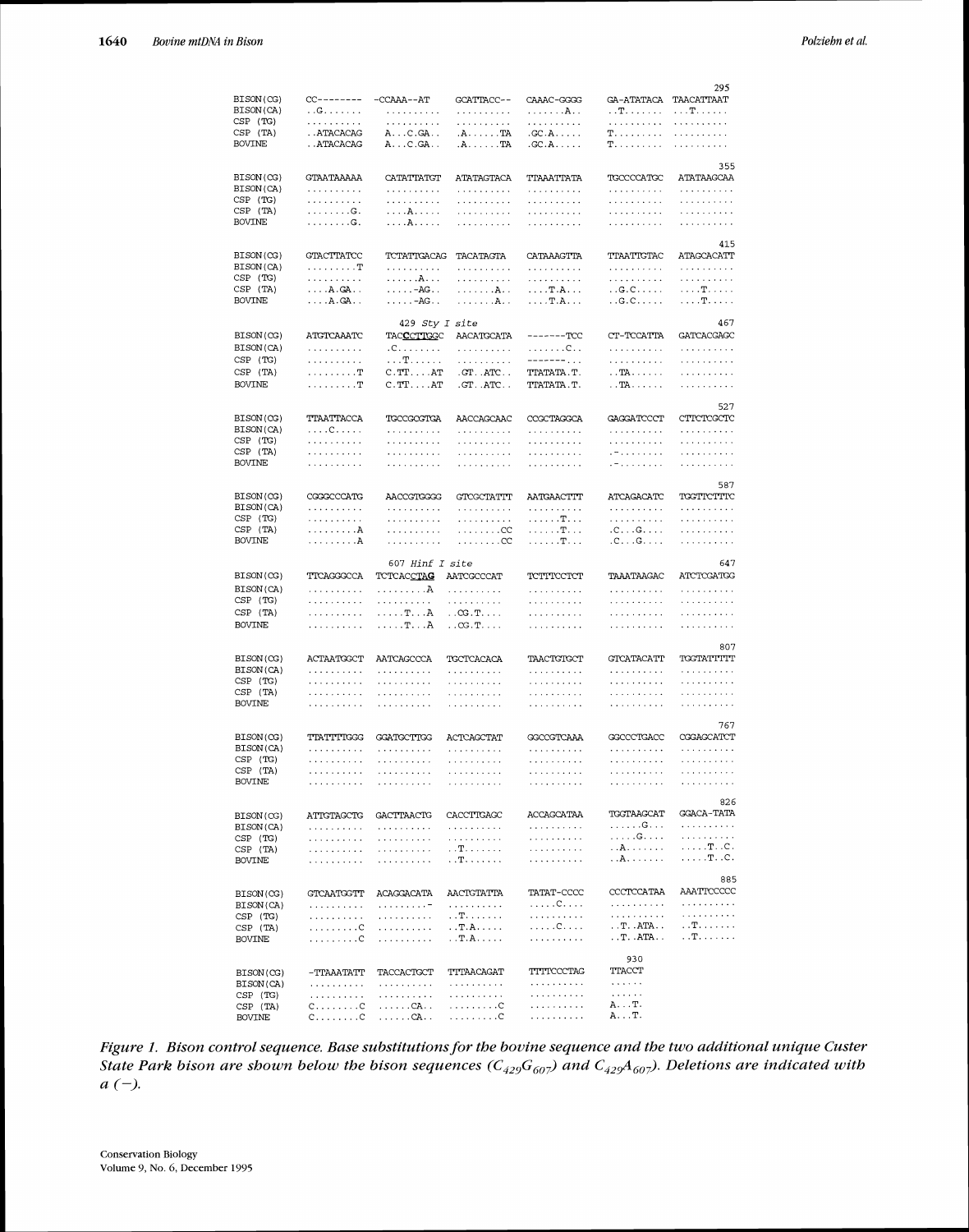| Table 1. Mitochondrial haplotype variants observed in the control region of North American bison populations. |  |
|---------------------------------------------------------------------------------------------------------------|--|
|---------------------------------------------------------------------------------------------------------------|--|

|                                   | Sample<br>Size | Haplotype Variants |                  |                  |                  |  |
|-----------------------------------|----------------|--------------------|------------------|------------------|------------------|--|
| Park                              |                | $C_{429}A_{607}$   | $C_{429}G_{607}$ | $T_{429}A_{607}$ | $T_{429}G_{607}$ |  |
| Elk Island National (wood) Park   | 45             |                    | 45               |                  |                  |  |
| Elk Island National (plains) Park | 40             | 20                 | 20               |                  |                  |  |
| <b>Yellowstone National Park</b>  | 12             |                    |                  |                  |                  |  |
| Wichita Mts. Wildlife Refuge      | 20             |                    |                  |                  |                  |  |
| Ft. Niobrara Wildlife Refuge      | 20             | 20                 |                  |                  |                  |  |
| Mackenzie Bison Sanctuary         | 22             |                    |                  |                  |                  |  |
| National Bison Range              | 22             |                    |                  |                  |                  |  |
| <b>Custer State Park</b>          | 30             |                    |                  |                  |                  |  |
| Wood Buffalo National Park        | 58             | ю                  | 42               |                  |                  |  |

type, a maximum nucleotide difference of 2.2% was observed among bison genotypes and 11.8% between bison and bovine genotypes. Subsequently, six more populations were screened for the bovine genotype. Although a small number of bison were sequenced (32), a total of 269 bison were surveyed for the restrictionfragment-length polymorphisms (Table 1). The bovine mtDNA was restricted to the two individuals from the CSP population. Other bovine haplotypes may exist in the bison populations, but screening the populations with the seven additional restriction enzymes would likely have detected their presence.

Because the CSP bison were never exposed to cattle in the park, the bovine mtDNA must have been present in the bison used to establish the CSP population in 1914. Bison in the founding populations were often encouraged to breed with domestic cattle, and although bison bulls would freely mate with either domestic or bison cows the domestic bulls were reluctant to breed the bison cows (Rorabacher 1970). This breeding behavior of bison, and the fact that mtDNA is maternally inherited (Brown et al. 1979), supports the conclusion that bovine mtDNA was introduced into CSP through a mating between a bison bull and a domestic cow.

The outcome of cross-breeding bison and cattle, however, has been debated for years. In 1843 Wickliffe was the first to record that domestic cattle bred to bison usually produced sterile hybrid bulls and fertile hybrid cows (Garretson 1934). Numerous hybridization experiments were conducted at Manyberries Range Experimental Substation, Alberta, during 1916-1964. In one experiment, in a cross of 82 domestic cows with bison bulls, 36 calves were successfully born, 20 cows died, 14 calves were stillborn, and 12 fetuses were aborted (Rorabacher 1970). Ranchers also experienced high male sterility and many cow/calf losses or abortions (Garretson 1934; Rorabacher 1970), but others claimed to have had few problems (Allen 1877; Garretson 1934).

The founding bison of the CSP can be traced to six bulls, 18 cows, and 12 calves purchased from rancher James Philip (Dary 1974). Philip's animals were descendants of five calves originally captured in 1881 near Fort



*Figure 2. Hypothetical composition of the bison gene pool at Custer State Park: a bison bull (2N = 60) and a domestic cow (2N* = *60) were crossed to produce (a) an Fl female with 30;30 bison-to-bovine chromosomes and* (b) *the FI female was backcrossed to a bison bull to produce (c) offspring with the number of bovine chromosomes ranging from 0 to 30. Also given is the probability of the number of bovine chromosomes present in the F2 female used to found Custer State Park (d).*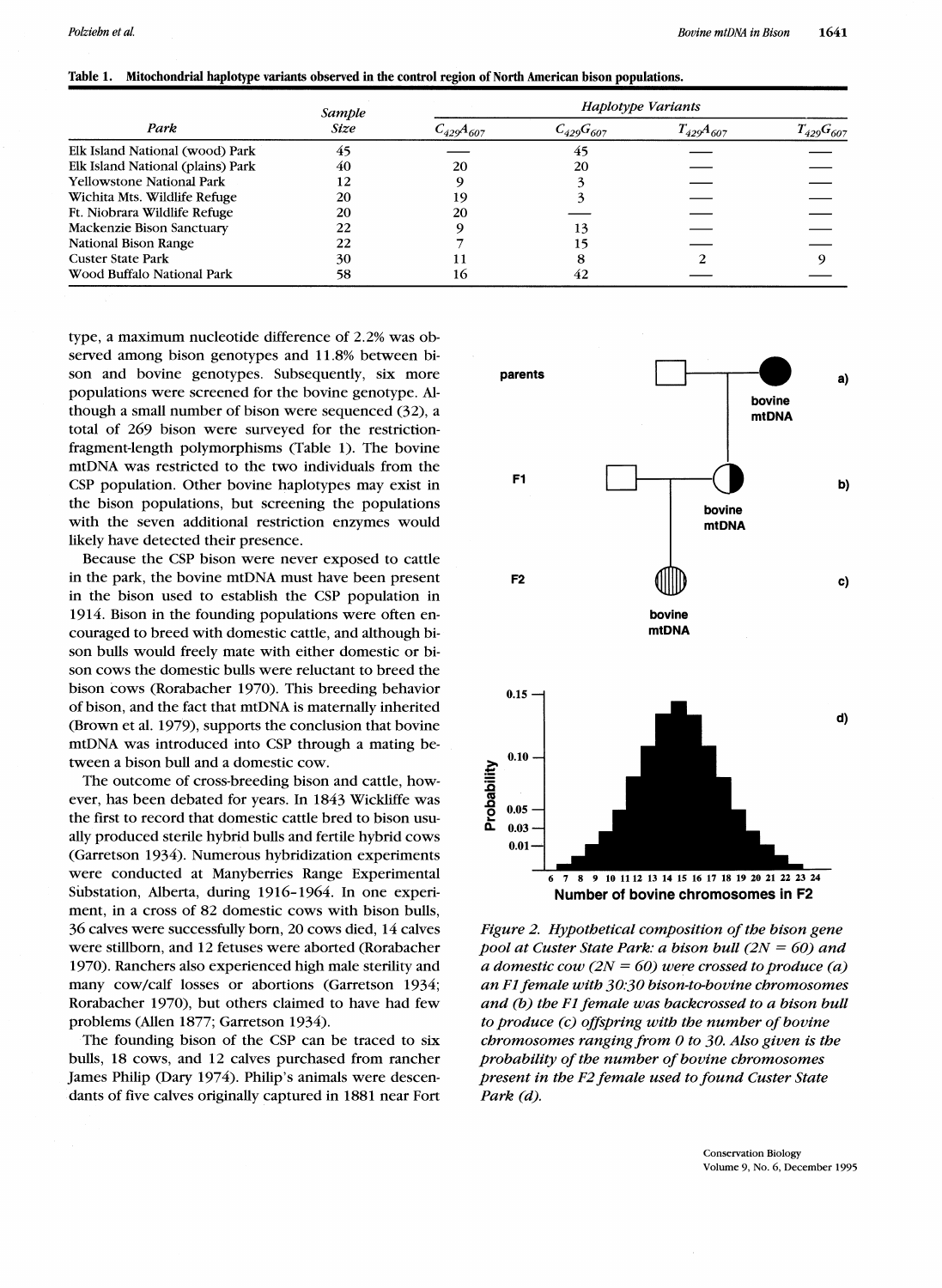Bennett, North Dakota, by Pete Dupree. By 1888 Dupree had four bulls, five cows, and seven hybrids (Jenning & Hebbing 1983). Dupree sold his bison to James Philip when the population had grown to 83 bison. Philip had the animals moved to a pasture near Fort Pierre, South Dakota, where they multiplied both naturally and through contributions made by ranchers who found bison scattered among their cattle herds during round-ups. Philip, who did not like bison hybrids (Dary 1974), believed he had removed all hybrids from his herd. But detecting hybrids may have been difficult because backbreeding of hybrids with bison increases the hybrid's fertility (Rorabacher 1970) and removes bovine characteristics (Allen 1877). Because Philip took great care to remove obvious hybrids from his herd, the bison introduced to CSP likely included a single (F2) female who was, at most, the offspring of a first-generation hybrid female (Fl) backcrossed to a bison bull.

The presence of bovine mtDNA in the CSP bison raises the question of how many bovine nuclear genes (nDNA) have been integrated into this population. The frequency of bovine mtDNA in the population and the presumed genotype of the hybrid F2 founding female were used to provide such an estimate. Assuming that the female bison in Custer State Park have an equal number of offspring over their lifetime, the frequency of bovine mtDNA would not change over the years. The frequency of bovine mtDNA observed in the population was 0.0667 (2/30), which would be equivalent to the frequency of bovine mtDNA in the founding female population. Assuming that half of the F2 hybrid founding female's chromosomes came from a F1 female hybrid and half from a bison bull, the frequency of F1 hybrid genes in the founding population is 0.0333. If it is also assumed that there were no hybrids in the founding male population, then the frequency of Fl hybrid genes in the offspring of the founding males and females is 0.0167. On average, only half of the Fl hybrid genes inherited in the F2 hybrid founding female would have been bovid (see distribution in Fig. 2). Therefore, the expected proportion of bovine nDNA in the CSP population, given equal representation of the founding lineages in the extant population, would be 0.0083. Thus, the proportion of bovine nDNA in the CSP bison herd and in each individual will be quite low. Although the presence of bovine DNA is not detected in the appearance of the CSP bison and does not diminish the bison's ability to survive, it stresses the importance of knowing a species' gene pool before relocating or exchanging individuals.

We have shown evidence for hybridization in North America between domestic and wild species. Examples of hybridization between wild species include the gray wolf and coyote (Wayne et al. 1992) and the mule deer and white-tailed deer (Cronin 1988). Although hybridization may occur naturally, habitat perturbation and importation of nonnative species are subjecting wild,

native North American species to ever-increasing hybridization pressures. As long as hybridization between species was minimal and population numbers remained high, little thought was given to the presence of hybrids.

Integration of hybrids into conservation policies has become a difficult and complex issue. Hybrids may exist in an area for reasons such as dispersal patterns bringing species together and hybrids being better suited to an area. Whether or not hybridization has serious implications for species survival, management, or legislation depends on the species (see Dowling et al. 1992). As a species' population decreases, the impact of hybridization increases. Therefore, species with large populations will be the least affected by hybridization and small populations the most affected. Once a species' population drops below a sustainable level, options for species survival may be significantly reduced, and it may be necessary to protect all individuals, even hybrids, to preserve the remaining genetic diversity (Echelle 1991). Given the number of bison available to establish new herds, preference will most likely be given to animals with no evidence of hybridization. Thus, despite the presence of bovine haplotypes, the unique bison haplotype found in Custer State Park, absent from any other population, makes the Custer State Park population worthy of preservation.

#### Literature Cited

- Allen, J. A. 1877. History of the American bison, *Bison americanus*. Government Printing Office, Washington, D.C.
- Anderson, S., M. H. S. De Bruijn, A. R. Coulson, I. C. Eperson, F. Sanger, and I. G. Young. 1981. Complete sequence of bovine mitochondrial DNA. Conserved features of the mammalian mitochondrial genome. Journal of Molecular Biology 156:683-717.
- Bork, A. M., C. M. Strobeck, F. C. Yeh, R. J. Hudson, and R. K. Salmon. 1991. Genetic relationship of wood and plains bison based on restriction fragment length polymorphisms. Canadian Journal of Zoology 69:43-45.
- Brown, W. E., M. George, and A. C. Wilson. 1979. Rapid evolution of animal mitochondrial DNA. Proceedings of the National Academy of Science 76:1967-1971.
- Cronin, M. A. 1988. Genetic relationships between mule deer and white-tailed deer in Montana. Journal of Wildlife Management 52: 320-328.
- Dary, D. 1974. The buffalo book. The Swallow-Press, Chicago.
- Echelle, A. A. 1991. Conservation genetics and genic diversity in fresh water fishes of western North America. Pages 141-153 in W. L. Minckley and J. E. Deacon, editors. Battle against extinction: Native fish management in the American west. University of hrizona Press, Tucson
- Garretson, M. S. 1934. The American bison. American Bison Society, New York.
- Jenning, D., and J. Hebbing. 1983. Buffalo management and marketing. National Buffalo Association, About Books, Custer, South Dakota.
- Kocher, T. D., W. K. Thomas, A. Meyer, S. V. Edwards, S. Paabo, and F. X. Villablanca. 1989. Dynamics of mitochondrial DNA evolution in animals: Amplification and sequencing with conserved primers. Evolution 86:6196-6200.
- Ogilvie, S. C. 1979. The park buffalo. National and Provincial Parks As-